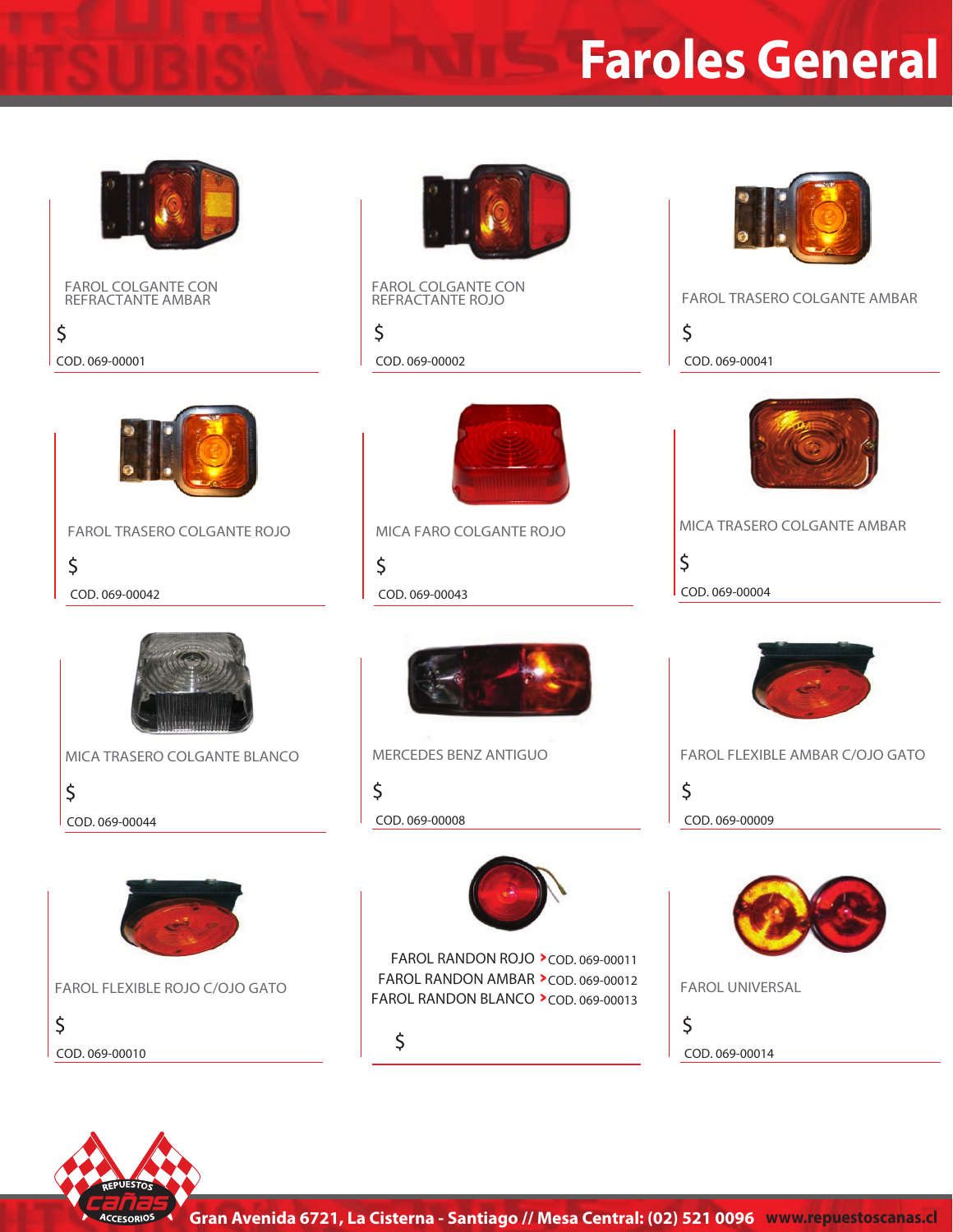

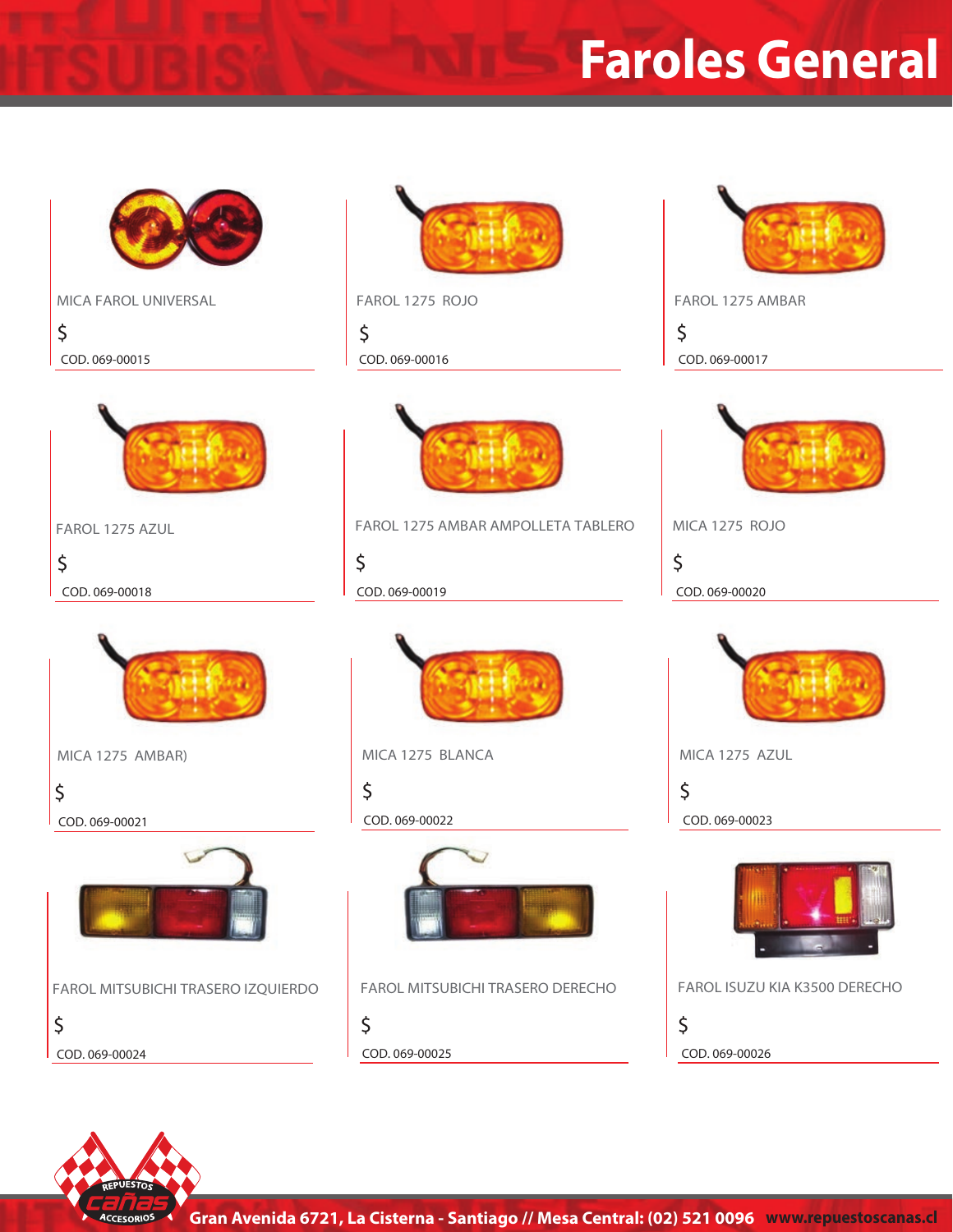

**FAROL PORTER TRASERO L IZQUIERDO**

**\$ COD. 069-00027 COD. 069-00028 COD. 069-00029**

**\$**

**\$**

**COD. 069-00033**



**FAROL ISUZU KIA K3500 IZQUIERDO FAROL H-100 PORTER ESQUINA DERECHO**

**\$**

**\$**



**FAROL H-100 PORTER ESQUINA L IZQUIERDO**

**\$**



**FAROL PORTER TRASERO R DERECHO FAROL TRASERO RH H100 PORTER 2005/**

**\$**



**FAROL TRIPLE C/AMPOLLETAS 4 FUNCIONES ( INTERMITENTE-RETROCESO-FRENO-NAVEGACION)**

**COD. 069-00037**

**\$**



**FAROL TRASERO LH H100 PORTER 2005/**

**FAROL ESQUINA MARUTI RH**

**\$**





**\$ FAROL COCA COLA ROJO >COD. 069-00034 FAROL COCA COLA AMBAR >COD. 069-00035 FAROL COCA COLA BLANCO >COD. 069-00036**



**FAROL ESQUINA MARUTI LH**

**\$**

**COD. 069-00038 COD. 069-00039**



**FAROL ESQUINA MARUTI LH**

**\$**

**COD. 069-00040**



**COD. 069-00030 COD. 069-00030 COD. 069-00032**